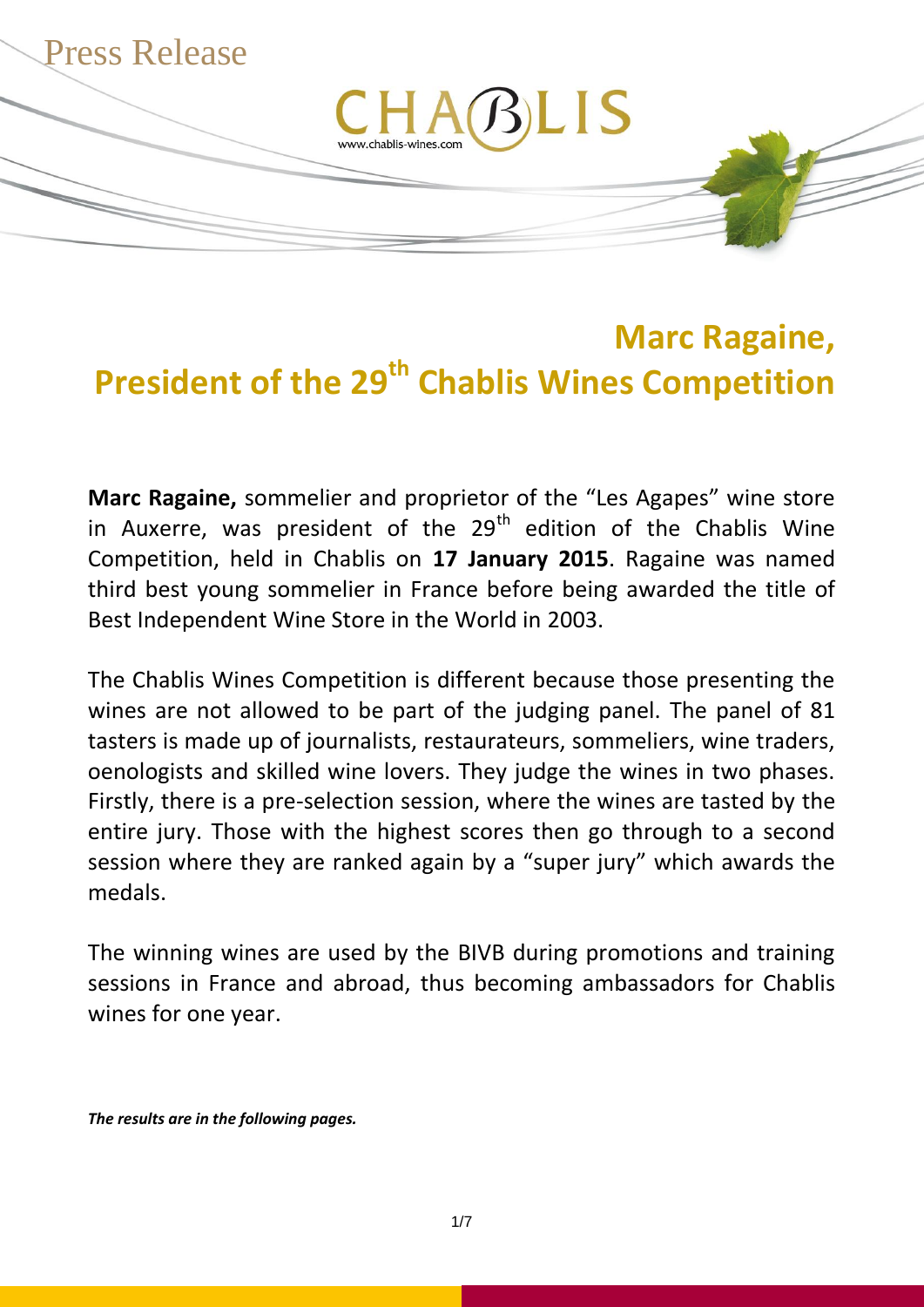

#### **Petit Chablis 2013**

#### **Gold Medal**

**Alain GEOFFROY - BEINE Domaine de Pisse-Loup - BEINE**

#### **Silver Medal**

**Clotilde DAVENNE - PREHY Sylvain MOSNIER - BEINE Domaine de la MOTTE - BEINE**

#### **Bronze Medal**

**BARDET et Fils, SCEA de la Borde - NOYERS SUR SEREIN**

#### *Nominees*

**Domaine Jean Dauvissat Père et Fils - MILLY-CHABLIS Domaine CHEVALLIER - MONTALLERY Domaine HAMELIN - LIGNORELLES Domaine Roland LAVANTUREUX - LIGNORELLES Domaine Agnès et Didier DAUVISSAT - BEINE Domaine William FEVRE - CHABLIS**

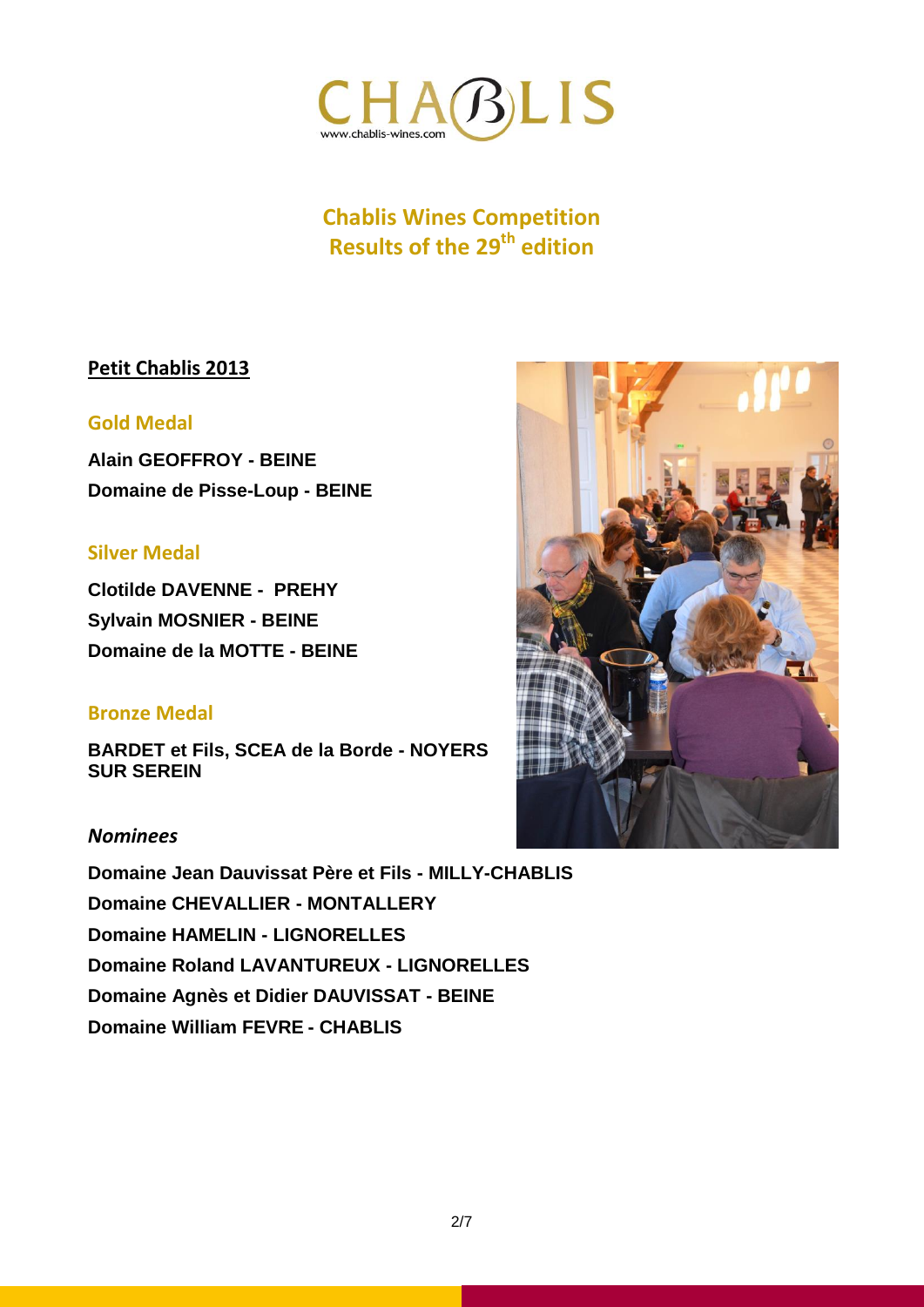

#### **Chablis 2013**

#### **Gold Medal**

**Domaine GAUTHERON Alain et Cyril - FLEYS Domaine BILLAUD–SIMON – CHABLIS – Tête d'Or**

#### **Silver Medal**

**Domaine de la CORNASSE - BEINE La Chablisienne – CHABLIS – La Sereine**

#### **Bronze Medal**

**Jean-Marc BROCARD – PREHY – Les Vieilles Vignes de Sainte Claire Domaine Bernard DEFAIX - MILLY-CHABLIS** 

#### *Nominees*

**SOURICE DEPUYDT - LIGNORELLES LAMBLIN & Fils- MALIGNY DRB Damien & Romain BOUCHARD - CHABLIS La Meulière - FLEYS L&C POITOUT - CHABLIS Domaine Alain GEOFFROY - BEINE Domaine Agnès et Didier DAUVISSAT - BEINE Domaine des Hâtes - MALIGNY Jean COLLET et Fils - CHABLIS**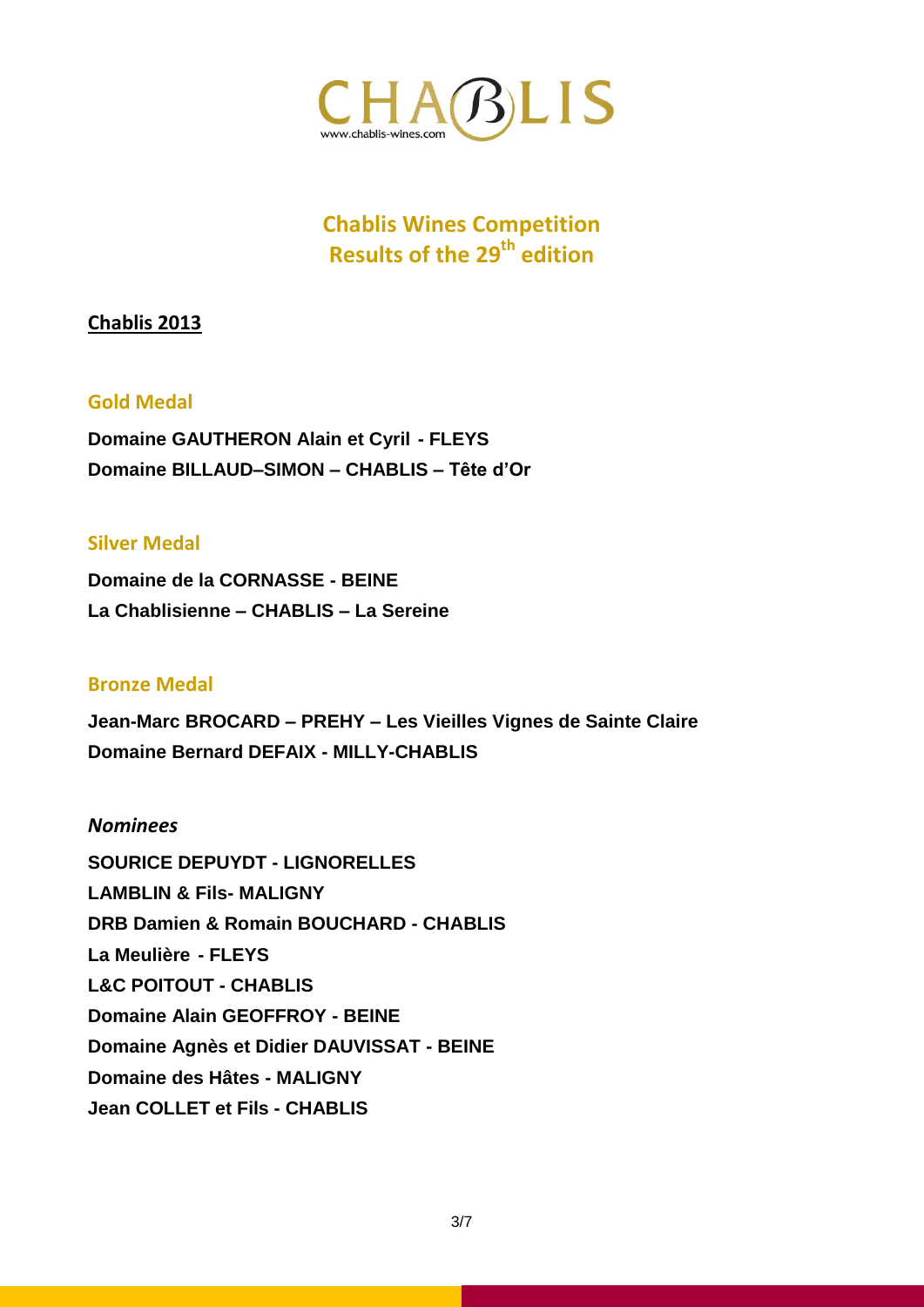

**Chablis Premier Cru 2013, Rive Gauche**

**Gold Medal Domaine BESSON - CHABLIS - Montmains**

#### **Silver Medal**

**J. MOREAU ET FILS – CHABLIS - Vaillons Domaine Vincent DAMPT – MILLY-CHABLIS - Côte de Léchet GARNIER & FILS - LIGNY LE CHATEL - Montmains**

#### **Bronze Medal**

**Daniel DAMPT et Fils – MILLY-CHABLIS - Beauroy Sébastien DAMPT - MILLY-CHABLIS - Vaillons**

#### *Nominees*

**Jean COLLET et Fils - CHABLIS - Montmains Domaine du Chardonnay - CHABLIS - Montmains Pascal BOUCHARD - CHABLIS – Montmains Domaine VOCORET et FILS - CHABLIS - Vaillons Domaine William FEVRE - CHABLIS - Vaillons Domaine GOISOT Anne et Arnaud - SAINT-BRIS – Côte de Jouan Domaine des Malandes - CHABLIS - Côte de Léchet Domaine de la CORNASSE – BEINE - Beauroy Domaine Alain GEOFFROY – BEINE – Vau Ligneau**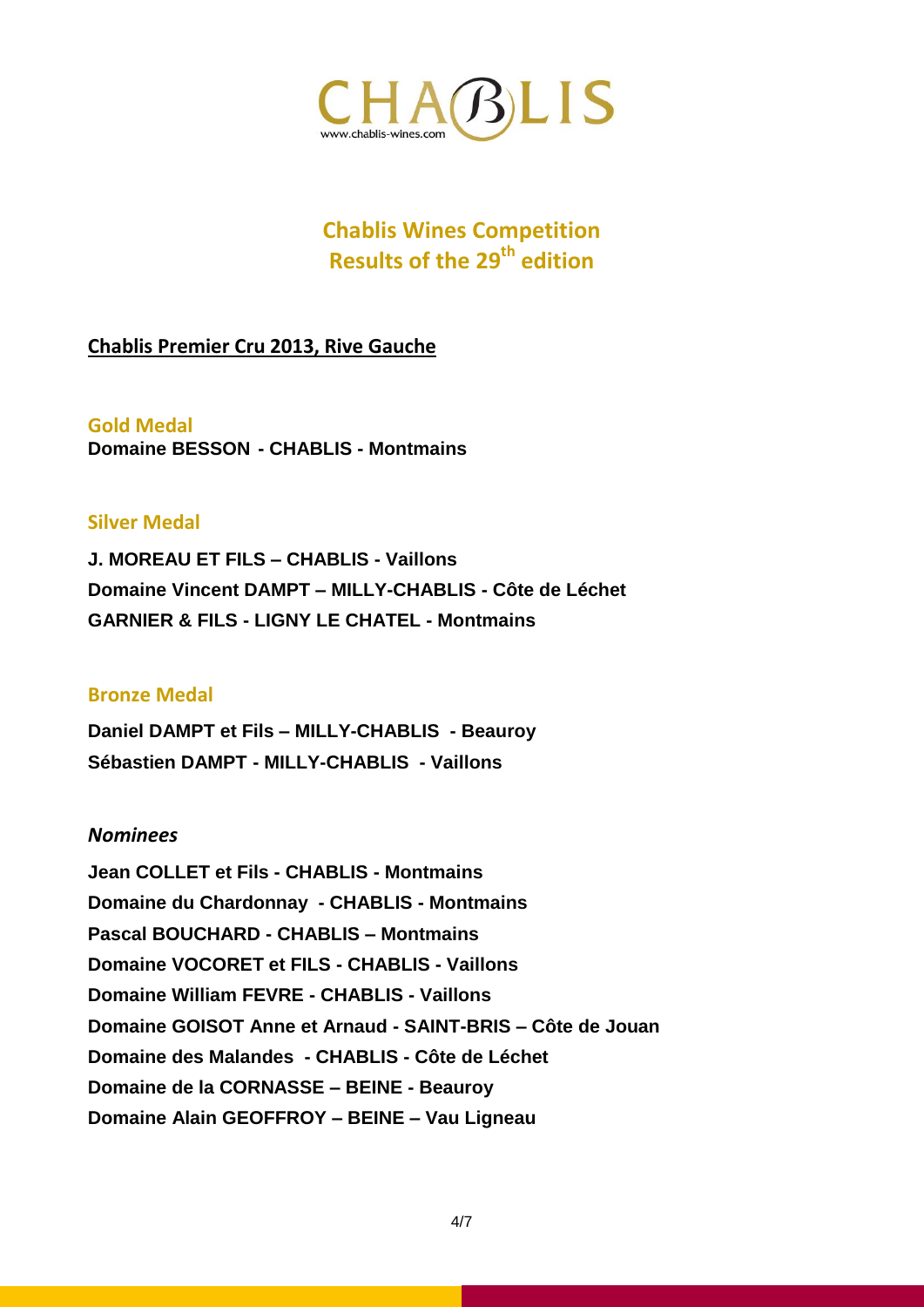

#### **Chablis Premier Cru 2013, Rive Droite**

#### **Gold Medal**

**Jean-Paul et Benoît DROIN – CHABLIS - Fourchaume**

#### **Silver Medal**

**Jean-Paul et Benoît DROIN – CHABLIS - Mont de Milieu La Chablisienne - CHABLIS – Montée de Tonnerre**

#### **Bronze Medal**

**Domaine ALEXANDRE Guy & Olivier- LA CHAPELLE VAUPELTEIGNE – Fourchaume La Chablisienne – CHABLIS - Fourchaume Roland LAVANTUREUX – LIGNORELLES - Fourchaume**

#### *Nominees*

**Domaine BILLAUD –SIMON - CHABLIS – Montée de Tonnerre Domaine du Colombier - FONTENAY PRES CHABLIS – Vaucoupin Domaine SERVIN CHABLIS – Mont de Milieu GARNIER & FILS - LIGNY LE CHATEL – Mont de Milieu La Meulière - FLEYS – Mont de Milieu Domaine GAUTHERON Alain et Cyril –FLEYS – Les Fourneaux Daniel DAMPT et Fils – MILLY-CHABLIS - Fourchaume**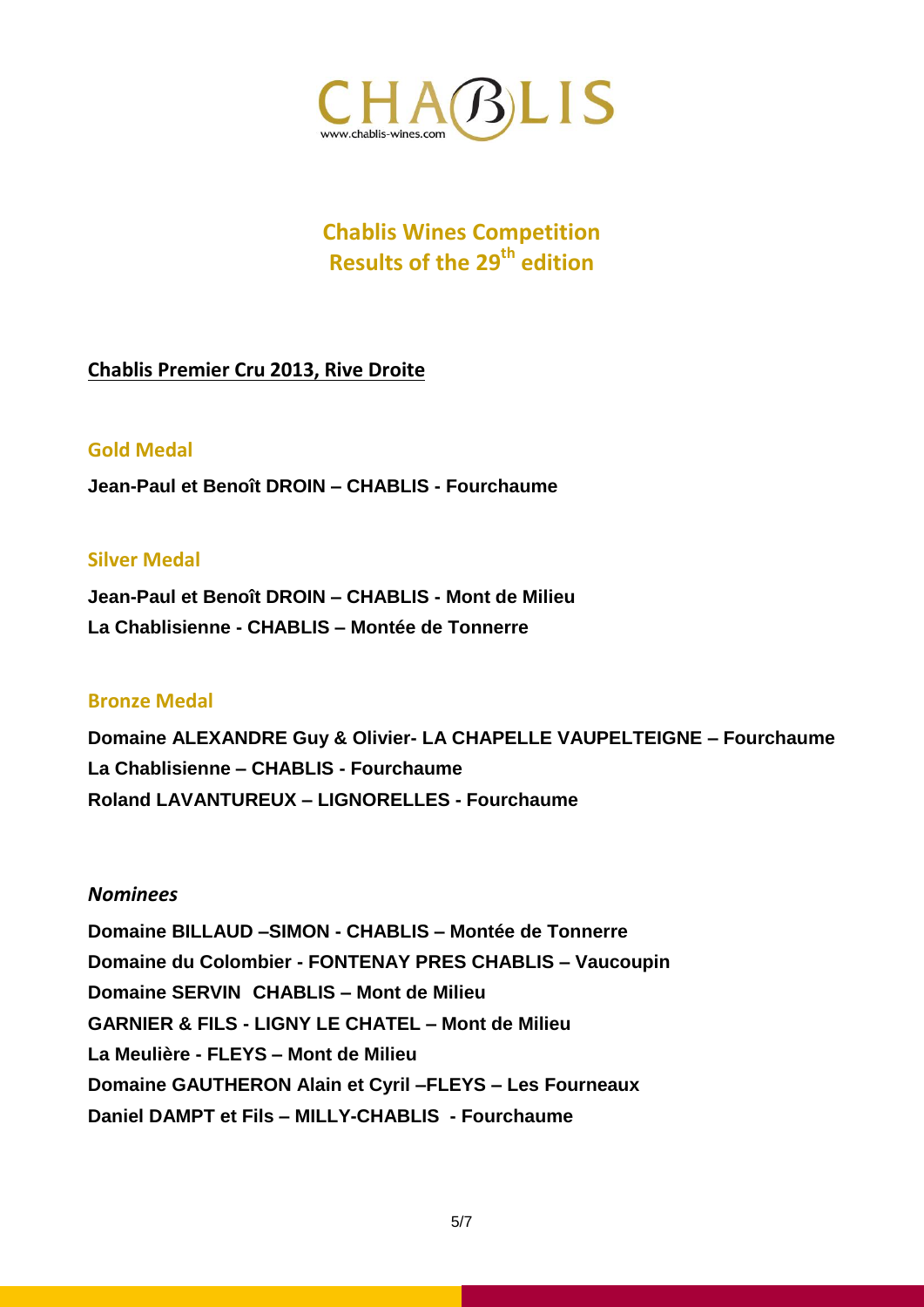



### **Chablis Grand Cru 2012**

**Gold Medal Domaine des Malandes - CHABLIS - Les Clos Jean COLLET et Fils – CHABLIS - Valmur**

**Silver medal Jean-Paul et Benoît DROIN – CHABLIS – Valmur**

**Bronze Medal**

**Domaine des Malandes - CHABLIS – Vaudésir**

#### *Nominees*

**Maison DAMPT – MILLY-CHABLIS - Bougros Domaine du Colombier - FONTENAY PRES CHABLIS - Bougros DOMAINE Nathalie & Gilles FEVRE - FONTENAY PRES CHABLIS - Preuses GARNIER & FILS- LIGNY LE CHATEL - Vaudésir Domaine BILLAUD–SIMON – CHABLIS - Vaudésir Pascal BOUCHARD – CHABLIS - Blanchot Domaine William FEVRE - CHABLIS - Les Clos Domaine PINSON Frères - CHABLIS - Les Clos Jean-Paul et Benoît DROIN – CHABLIS - Les Clos**